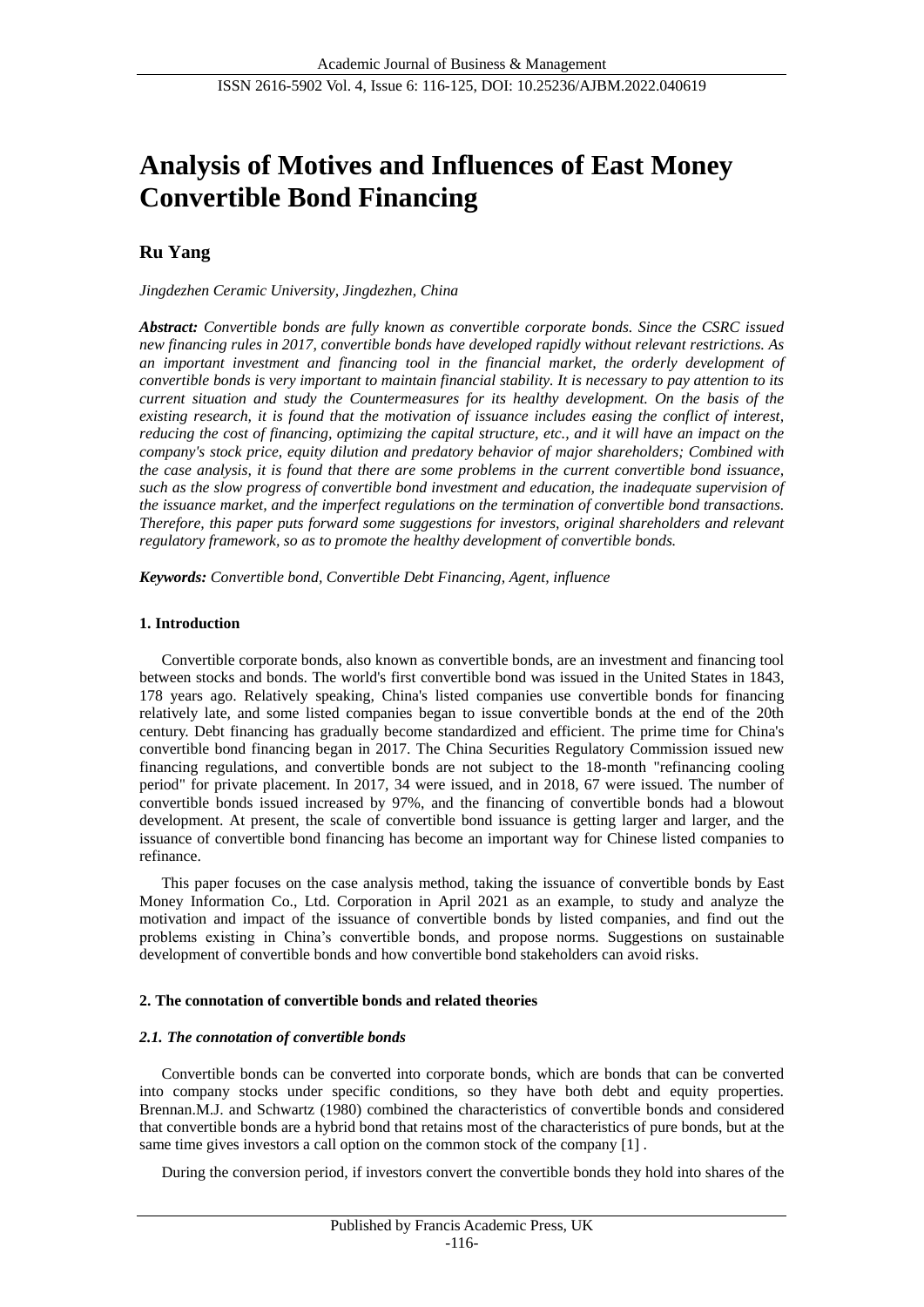corresponding company, they can obtain equity in the company, participate in the company's decision-making and have the right to distribute dividends. The conversion of such bonds into stocks is irreversible. Once converted, the company will no longer repay the convertible debt obligations before the conversion, thereby achieving the purpose of equity financing.

Investors can also become shareholders without converting shares during the conversion period. You can use fluctuations in the secondary market to obtain profit from the price difference, and finally sell it to realize it; you can also hold the convertible bonds until maturity, collect the corresponding principal and interest, or sell them back to listed companies. Under normal circumstances, converting shares or selling them in the secondary market is conducive to maximizing investor returns [2].

The basic elements of convertible bonds of listed companies in China mainly include issuance scale, coupon rate, remaining life, conversion price, redemption price at maturity, forced redemption clause, downgrade clause and put-back clause.

Conversion price: The price at which a certain number of convertible bonds are converted into underlying shares.

Redemption price at maturity: the price at which the convertible bond is not converted into shares and is finally redeemed from investors by the listed company.

Forced redemption clause: The issuer can force the redemption from the holders of convertible bonds at a certain price under specific circumstances.

Downward revision clause: It is a right of the issuer to guarantee the conversion of shares. When the stock price continues to be lower than a certain price, the issuer can choose to revise the conversion price downward to increase the conversion value of the convertible bond.

Sell-back terms: In order to protect the interests of convertible bond investors, when the company's stock price falls below a certain price for a long time, the issuer buys the convertible bonds in the hands of the convertible bond holders at the previously agreed price.

It can be found that the redemption clauses, downgrade clauses and sell-back clauses are all designed to ensure that the conversion of shares can achieve the purpose of equity financing of listed companies, and at the same time to protect convertible bond investors.

#### *2.2. Signal Transmission Theory*

For the real business situation and potential investment income of the company, there is asymmetric information obtained by the company's internal managers and major shareholders and external small and medium investors. The signaling theory is based on this. Since it is almost impossible for both parties inside and outside the enterprise to obtain sufficient information at the same time, it is a relatively realistic situation that the internal managers of the enterprise understand the operating conditions of the enterprise better than the external investors. Internal managers and major shareholders can grasp the inside information of the company, and have a better understanding of the production and operation of the company, more detailed financial data and the development prospects of the industry. Due to the limitation of professional ability and the distance from the company's management and operation, external investors can only indirectly evaluate the value of the company based on the company's public financial data and the information transmitted by the announcement [3]. Therefore, the decision-making of internal managers, company announcements, and the increase or decrease of major shareholders will be regarded by external investors as the transmission of some unannounced positive or negative signals.

#### *2.3. The Theory of Priority Financing*

There are two main sources of financing for listed companies: internal financing and external financing. Myers (1984) believes that if a project can achieve greater profits, the management of the enterprise will often use internal financing or debt financing in order to prevent the interests of shareholders existing within the enterprise from being damaged. Use equity for financing. Therefore, companies tend to finance in the following order: internal financing→debt financing→external equity financing [4].

According to the signaling theory, if a company conducts equity financing, external investors will subjectively believe that its operating performance is poor. In China, the terms of convertible bonds are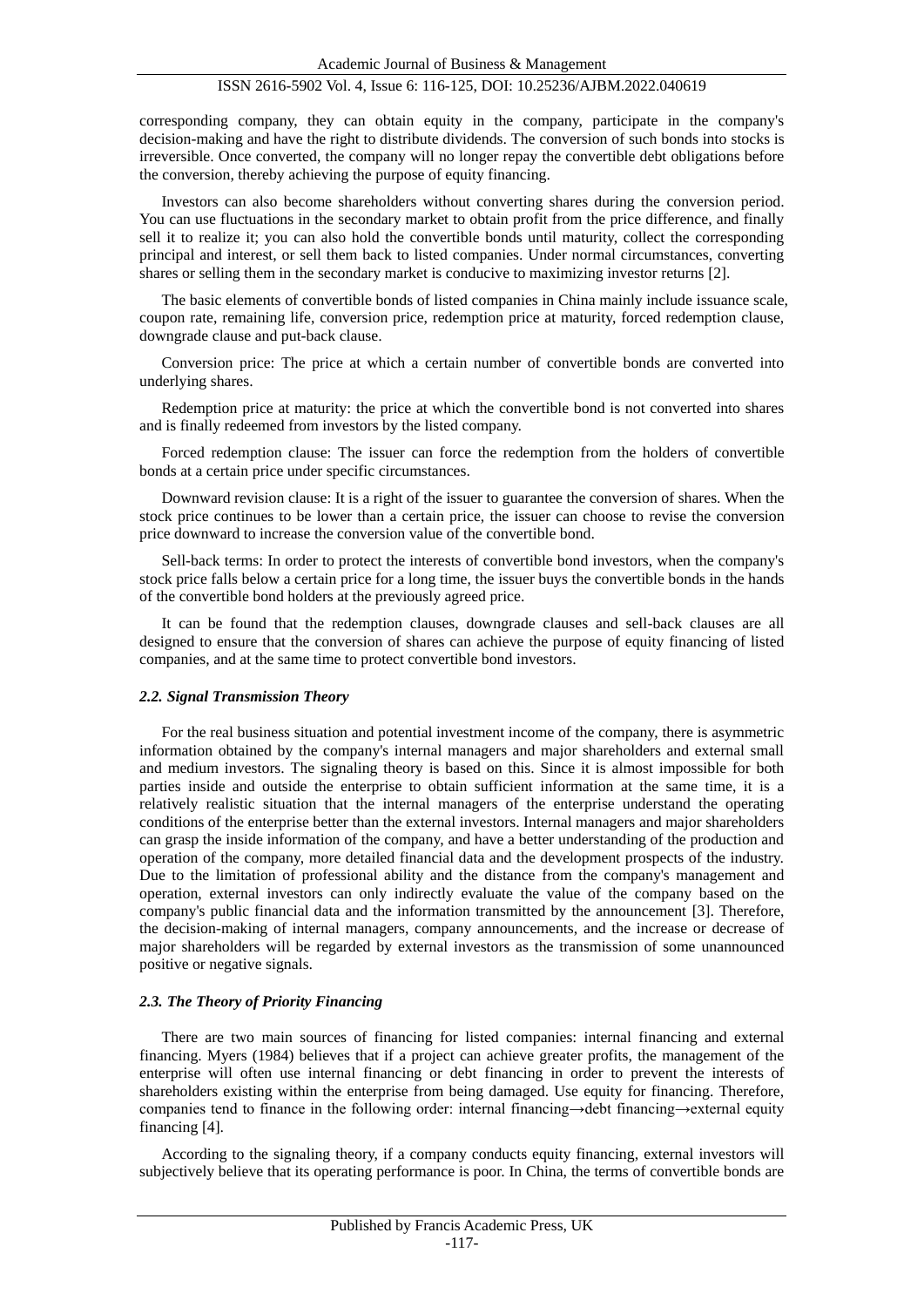generally designed to be partial shares, and the purpose of equity financing is finally realized, which sends a signal to the market that the enterprise is not operating well or has no good prospects.

# **3. Convertible bond issuance, features and value**

#### *3.1. Overview and Procedures of Convertible Bond Issuance*

#### *3.1.1. Overview of China's Convertible Bond Issuance*

The world's first convertible bond came from the United States in the 19th century. In 1843, the American company Erie Railway issued convertible bonds to finance. European countries also began to issue convertible bonds for financing in the late 1980s. In the 1990s, Asian countries except Japan began to slowly explore the issuance of convertible bonds.

The issuance of convertible bonds in China started late, and it was not until 1991 that the first convertible bond in China's history appeared. However, since the conversion rate of Bao'an convertible bonds issued in 1992 was less than 5%, the issuance of convertible bonds in China almost stagnated in the following years. It was not until 2001 that China issued the "Implementation Measures for the Issuance of Convertible Corporate Bonds by Listed Companies" that China's convertible bond market gradually developed and entered the right track. The prime time for China's convertible bond financing began in 2017. The China Securities Regulatory Commission issued new financing regulations, and convertible bonds are not subject to the 18-month "refinancing cooling period" for private placement. At the same time, the rules for subscribing for convertible bonds are revised. Online investors do not need to freeze the prepayment when subscribing for convertible bonds, but after confirming the placement, they will pay the actual placement amount. In addition, the online issuance of convertible bonds has been adjusted from the allocation principle of time priority to the method of winning the lottery, which greatly reduces the subscription threshold for convertible bonds and stimulates small and medium investors to actively participate in convertible bond investment. In 2017, 34 were issued, and in 2018, 67 were issued. The number of convertible bonds issued increased by 97%, and the financing of convertible bonds had a blowout development.

Due to the rapid development of the convertible bond market, some smart investors are enthusiastic about convertible bonds that "have a guaranteed bottom and no upper limit". More and more investors are paying attention to convertible bonds as a high-quality investment product. Due to the  $t+0$  trading system for convertible bonds, there is no limit on price fluctuations, and most convertible bonds are not in large-scale circulation in the market, lacking sufficient supervision and an effective temporary suspension system. Therefore, under the pursuit of many investors, since the beginning of 2020, the convertible bond market has continued to be demonic. On March 16, Xintian convertible bonds soared by 95%. On March 17, molded convertible bonds also soared by 94%. The convertible bond market entered a crazy state of breaking away from the corresponding stock trend and the conversion premium rate. The Shanghai Stock Exchange and the Shenzhen Stock Exchange have repeatedly issued news that they should focus on the supervision of convertible bond transactions. In May 2020, the Shenzhen Stock Exchange issued the "Notice on Matters Concerning the Temporary Suspension of Convertible Corporate Bonds", and also introduced a temporary suspension system similar to that of the Shanghai Stock Exchange. Notice of the Temporary Suspension System in China", to a certain extent curb the crazy speculation of convertible bonds. From October 26, 2020, ordinary investors need to sign the "Risk Disclosure Statement" when subscribing for or buying convertible bonds, which is conducive to protecting the rights and interests of convertible bond investors and keeping investors' rational transactions.

It can be seen that in 1991, convertible bonds took root in China's investment and financing market, and then experienced a 10-year stagnation period. It was not until the "Implementation Measures for the Issuance of Convertible Corporate Bonds by Listed Companies" in 2001 that it began to develop slowly. After 2017, convertible bonds entered a golden period of rapid development, with a substantial increase in the number and scale of issuance. Since 2020, a series of measures taken by the China Securities Regulatory Commission and the Exchange to deal with the speculation of convertible bonds have gradually matured and rationalized the supervision of convertible bonds in China.

#### *3.1.2. Conditions and procedures for the issuance of convertible bonds*

The issuance of convertible bonds by listed companies in China strictly abides by the relevant provisions of the "Securities Law", and must meet the requirements of net assets profit ratio, and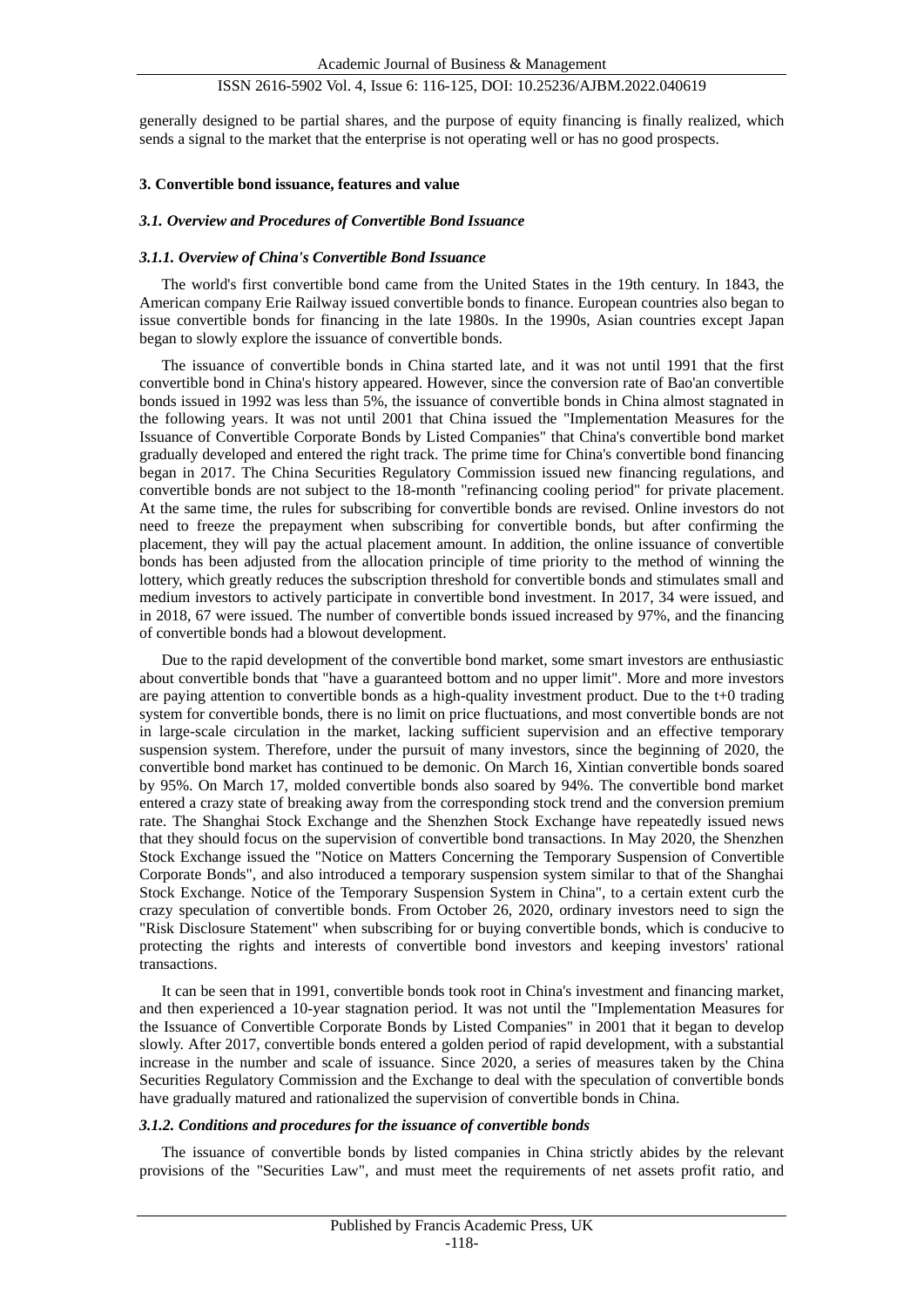asset-liability ratio. In addition, the investment direction of the funds raised by listed companies issuing convertible bonds needs to comply with the national industrial policy, the coupon rate of convertible bonds shall not exceed the interest rate of bank deposits for the same period, and the issuance amount shall not be less than 100 million yuan.

After meeting the above requirements, if a listed company wants to issue convertible bonds, first of all, it needs a plan of the board of directors, which is submitted to the general meeting of shareholders for approval, and then submitted to the Issuance Review Committee of the China Securities Regulatory Commission for review. Announcement of the issuance of convertible bonds within six months. The day before the issue date is the registration date for preferential allotment of equity, and investors who hold the corresponding convertible bonds have the right to preferentially allot a certain amount of convertible bonds. During the trading hours on the issue day, the original shareholders can operate the preferential allotment of convertible bonds, and other investors can subscribe for them independently. About 15 to 45 days, the company announced the listing of convertible bonds.

#### *3.2. Features of Convertible Corporate Bonds*

Convertible bonds are a good financing method for issuing companies, and for investors, they are also a high-quality investment target. In general, convertible bonds have the following characteristics:

a) Debt. A convertible bond is itself a bond with principal and interest repayment at maturity before being converted into shares, so the holder of the convertible bond has the right to require the relevant company to pay the principal and interest when the convertible bond matures.

b) Equity. After the investors convert the convertible bonds they hold into company stocks, they get the equity of the corresponding company and enjoy the same rights as ordinary shareholders such as dividends and voting.

c) Option. Because investors have the right to convert convertible bonds into stocks during the conversion period, the price of convertible bonds is inseparable from the price of the corresponding stock. If the convertible bond conversion value is greater than the market price of the convertible bond, the investor can convert the convertible bond to obtain excess returns

d) Tradability. After the convertible bonds are listed, they can be freely traded on the secondary market, and the t+0 trading system is implemented.

e) Low risk. Since the principal and interest of convertible bonds can be recovered at maturity, the price of convertible bonds is supported by a lower limit, and the price of convertible bonds is highly positively related to its conversion value. If the corresponding stock continues to rise, the price of convertible bonds will also with the rising tide. Convertible bonds are a kind of investment product with a "guaranteed bottom and no top cap".

#### *3.3. The theoretical value of convertible bonds*

Convertible bonds are a new type of bond investment and financing tool that combines three properties of debt, equity and options. Considering that the theoretical value of convertible bonds needs to be evaluated from these three aspects, when the conversion value of convertible bonds is higher than its market price, the value of options converted into stocks is deemed to be zero, and there is only pure bond value at this time; A conversion option has in-the-money when the value of the stock is lower than its market price, when the conversion price is lower than the share price of the underlying stock.

#### *3.3.1. Pure Debt Value*

The bond value of convertible bonds is mainly related to the coupon rate, the issuer's rating, market liquidity, issuance period and discount rate. We generally use the discount method to calculate the net debt value, that is, the sum of the cash flows of each period discounted by the discount rate.

# *3.3.2. Conversion value of convertible bonds*

During the conversion period, investors can freely convert the convertible bonds they hold into corresponding stocks. Therefore, the convertible bonds have conversion value, and the conversion value is the value of converting the convertible bonds into stocks. . It can be expressed by the formula as:

Conversion value = (face value / conversion price)  $*$  share price of the underlying stock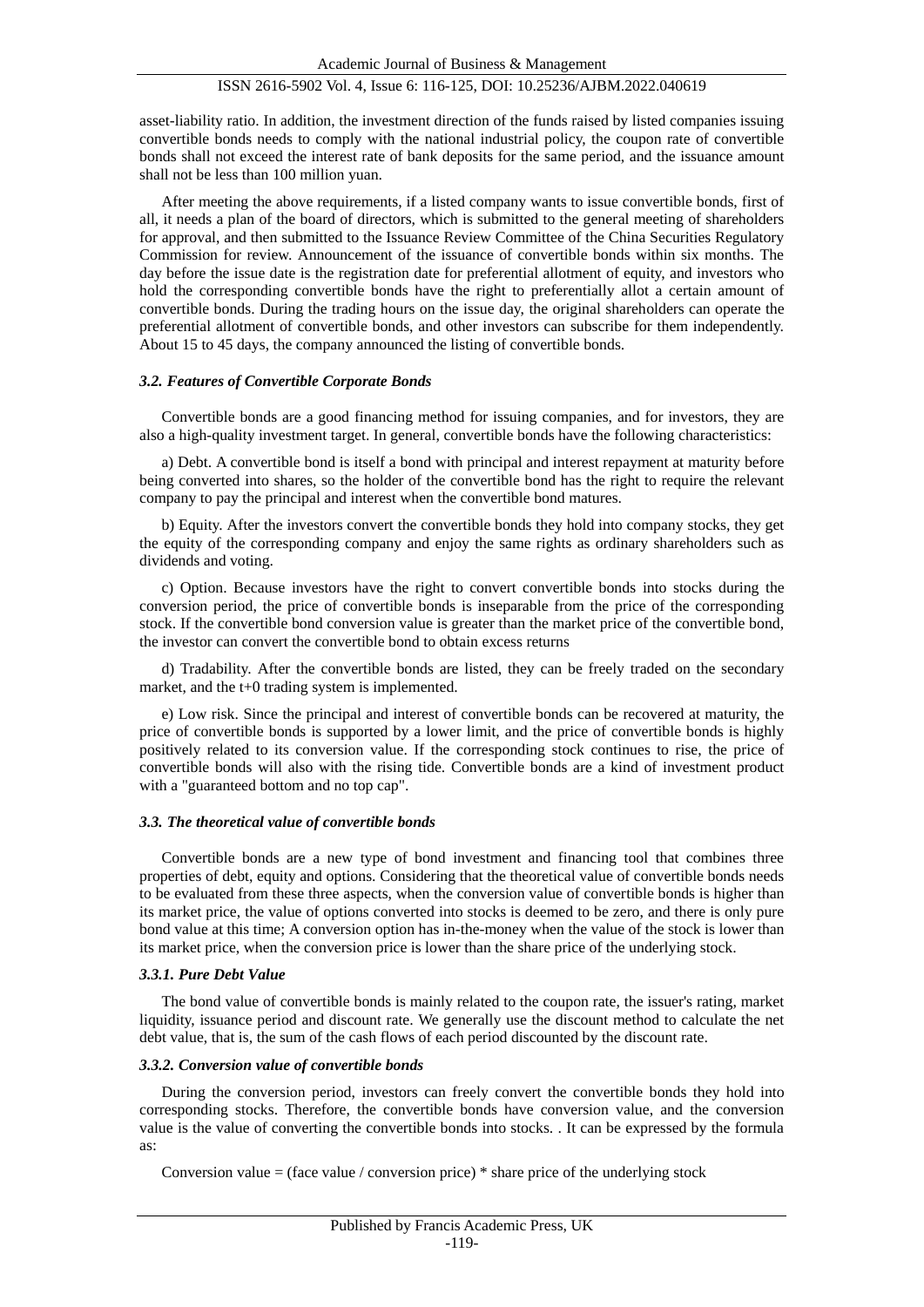The face value of each convertible bond is 100 yuan, and the conversion price is the price per share when investors convert the convertible bonds they hold into shares. Listed companies have a clear conversion price when issuing convertible bonds. , the stock price of the underlying stock is the real-time stock price of the listed company that issued the corresponding convertible bond. In order to prevent the stock price of the target company from falling sharply unilaterally, thereby greatly reducing the conversion value of convertible bonds, and harming the rights and interests of convertible bond investors, and in order to encourage investors to complete the conversion, listed companies have stipulated when issuing convertible bonds. , when the company's stock price relative to the conversion price continues to be lower than a certain level, the listed company has the right to revise the conversion price downward and increase the conversion value of the convertible bond.

Under normal circumstances, the market price of convertible bonds is positively correlated with the pure debt value and conversion value of convertible bonds. In addition, the price of convertible bonds is related to the stock price elasticity of the underlying stock, industry track, market enthusiasm and other factors.

#### **4. Case Study of East Money Information Co., Ltd. Convertible Bond Financing**

#### *4.1. Introduction to the basic situation of East Money Information Co., Ltd.*

The full name of East Money is East Money Information Co., Ltd.., which is a leading integrated operator of Internet financial information platform in China. The stock code is 300059, and it landed on the Shenzhen Stock Exchange Growth Enterprise Market in March 2010, becoming the first A-share listed Internet company.

East Money Information Co., Ltd. is mainly engaged in securities business, financial e-commerce service business, financial data service business and Internet advertising services. Securities", "East Money Futures", "East Money Fund" and other businesses and products. It is the first Internet company in China to have a securities dealer license, a futures license and a public fund license.

East Money Information Co., Ltd. will issue 15.8 billion convertible bonds on April 7, 2021. It plans to invest in credit transactions, expand the scale of margin financing and securities lending business to no more than 14 billion yuan, and plans to invest in securities investment business of no more than 1.8 billion yuan.

East Money Information Co., Ltd. has issued three convertible bonds in total. The first was issued in December 2017, with a financing scale of 4.65 billion yuan and a credit rating of AA. It was delisted in May 2019; the second was issued in 2020. In January of this year, the second convertible bonds with a scale of 7.3 billion were issued, and the bond rating was AA+. The forced redemption and rapid delisting were completed within half a year of listing; the latest convertible bonds were issued in April 2021. It is larger than the total scale of the previous two times, at 15.8 billion. The main purpose is to invest in credit transactions and expand the scale of margin financing and securities lending business and securities investment business.

#### *4.2. Analysis of Financing Motives of East Money Information Co., Ltd. Convertible Bonds*

#### *4.2.1. Analysis of financing environment*

The external financing of listed companies in China mainly includes the debt financing method of borrowing from financial institutions and issuing bonds, the equity financing method of allocating shares and issuing new shares, and the half-equity half-creditor's method of issuing convertible bonds. Changes in financing policies have a certain impact on financing motivations. In February 2017, new regulations on refinancing were introduced, and the regulatory authorities strengthened restrictions on the issuance of new shares. In contrast, in September of the same year, the China Securities Regulatory Commission. It is clarified that convertible bonds are not subject to the 18-month "refinancing cooling period" of private placement, and at the same time, the strict capital purchase method of convertible bonds is revised to a more relaxed credit purchase system, which greatly reduces the investment in convertible bonds. threshold. East Money Information Co., Ltd. issued convertible bonds for the first time in December after the new regulations on convertible bonds were relaxed.

# *4.2.2. Industry Competition Analysis*

East Money Information Co., Ltd. belongs to the securities industry, which is one of the important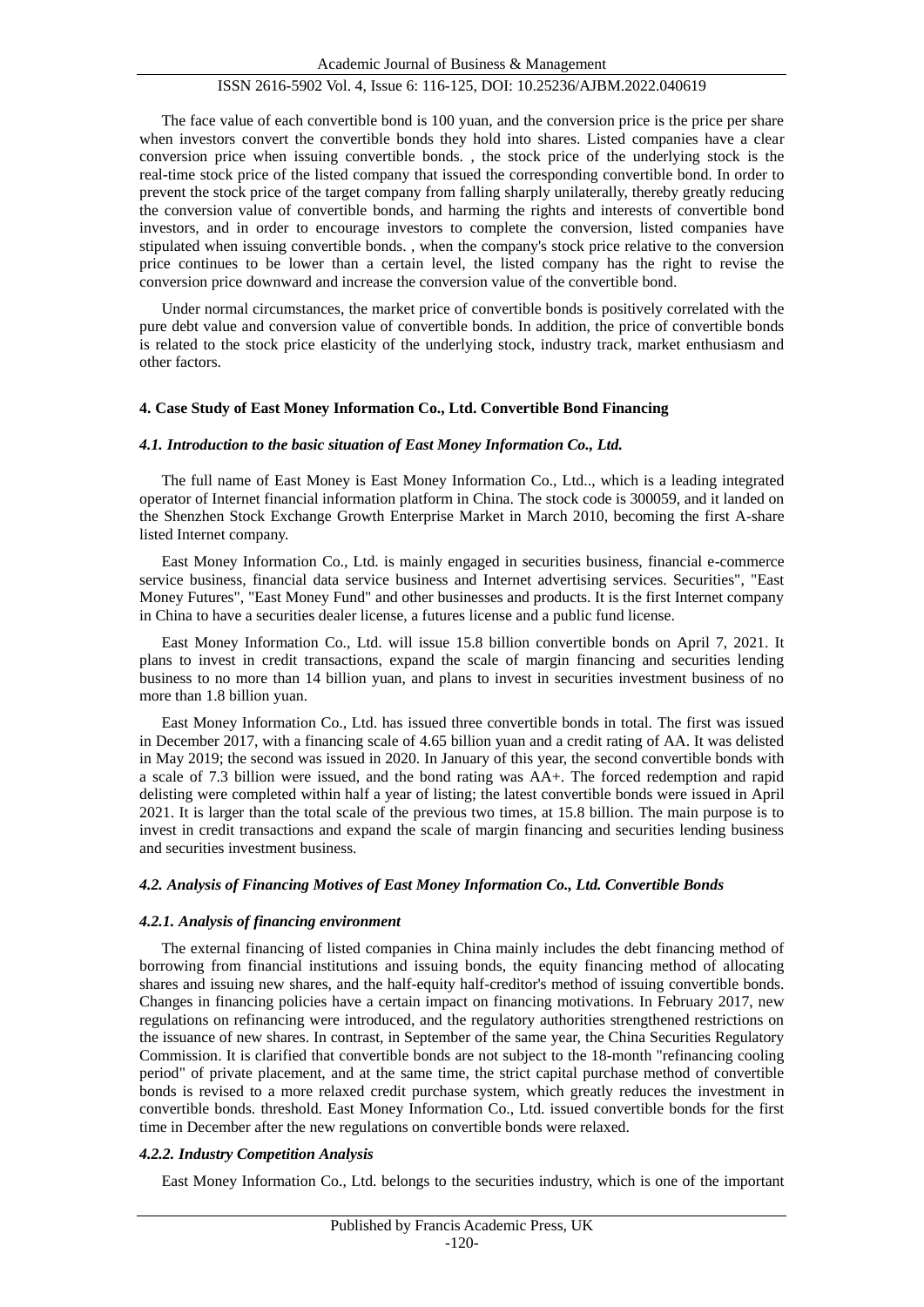industries in China's financial market. The rise and fall of its industry reflects the prosperity of China's financial market to a certain extent, and the prosperity of the financial market is also conducive to the rapid financing of real enterprises.

At present, there are more than 40 listed companies in China's securities industry. Among them, CITIC Securities ranks first in terms of comprehensive strength. However, CITIC Securities' main business is traditional brokerage business and securities business. In the future, the Internet will be more convenient and the competition between traditional securities companies will become increasingly fierce. In the future, Internet brokerages are quietly emerging. East Money Information Co., Ltd. owns the largest Internet financial information platform in China, "East Money Network", and is also one of the few Internet brokerages with full licenses for securities firms, futures and public funds.

The convertible bonds issued by East Money Information Co., Ltd. are mainly used to expand the scale of the two financing business and securities investment business. The ranking of interest income from the margin financing and securities lending business of East Money Information Co., Ltd. rose from 42nd at the end of 2017 to 20th at the end of 2019, with good results. In order to narrow the gap with first-class brokerage brokers, further increase the scope of investment, and enrich the source of income, East Money Information Co., Ltd. will issue the third convertible bond on April 7, 2021.

#### *4.2.3. Analysis of financing needs*

#### a) Internal financing scale

There are two main ways of financing listed companies: internal financing and external financing. Retained earnings are the main source of internal financing. Retained earnings include surplus reserves and undistributed profits. In the past three years, both the surplus reserve and undistributed profits of East Money Information Co., Ltd. have increased, which means that the internal financing scale of East Money Information Co., Ltd. has continued to expand in the past three years. As of December 2017, the retained earnings It was 2,297,474,200 yuan, and by September 2020, the scale of retained earnings was 4,245,104,500 yuan, a year-on-year increase of 84.77%. And this is due to the good management in recent years, and the net profit has continued to grow. The net profit in 2017 was 634.8 million, and it was 1.831 billion in 2019, an increase of 188.44% in two years. It can be found that East Money Information Co., Ltd. has developed rapidly in recent years. While issuing cash dividends, the company has continuously increased the scale of internal financing to help the company expand rapidly while releasing the signal of excellent operating performance and abundant cash flow. However, the scale of endogenous financing is greatly affected by profit. If there is less profit in the year, less dividends or no dividends are issued, it is easy to be misunderstood by the market as a signal of poor management, so listed companies cannot rely solely on endogenous financing for financing.

# b) Scale of external financing

External financing is the main financing channel of East Money Information Co., Ltd., and the issuance of bonds is the main source of external financing. The financing amount of bonds issued in 2017 accounted for 97.31% of the external financing amount of the year, 95.01% in 2018, and 92.31% in 2019. The financing amount of bonds issued for three consecutive years accounted for more than 90% of the external financing amount of the year. From 2017 to 2019, the cash absorbed through the issuance of new shares was stable at around 80 million yuan, and accounted for a small amount of external financing in that year, accounting for 0.67% in 2017, 1.30% in 2018, and 1.02% in 2019, none of which exceeded 2 %, which has limited impact on the financing amount of East Money Information Co., Ltd..

Facing the fierce competition for high-quality customers from traditional securities companies led by CITIC Securities, and competition for online users through good software experience such as Ant Fortune and Tencent Wealth Management, we will further expand and strengthen the securities business, improve the company's layout, and optimize the profit model. , to improve the market risk resistance ability, East Money Information Co., Ltd. needs external refinancing to obtain a large amount of funds to ensure rapid development.

# *4.2.4. Analysis of the choice of financing methods*

On the basis of the need for external financing above, combined with the specific situation of East Money Information Co., Ltd., the following three external financing methods are used to analyze the financing motivation of East Money Information Co., Ltd. for issuing convertible bonds.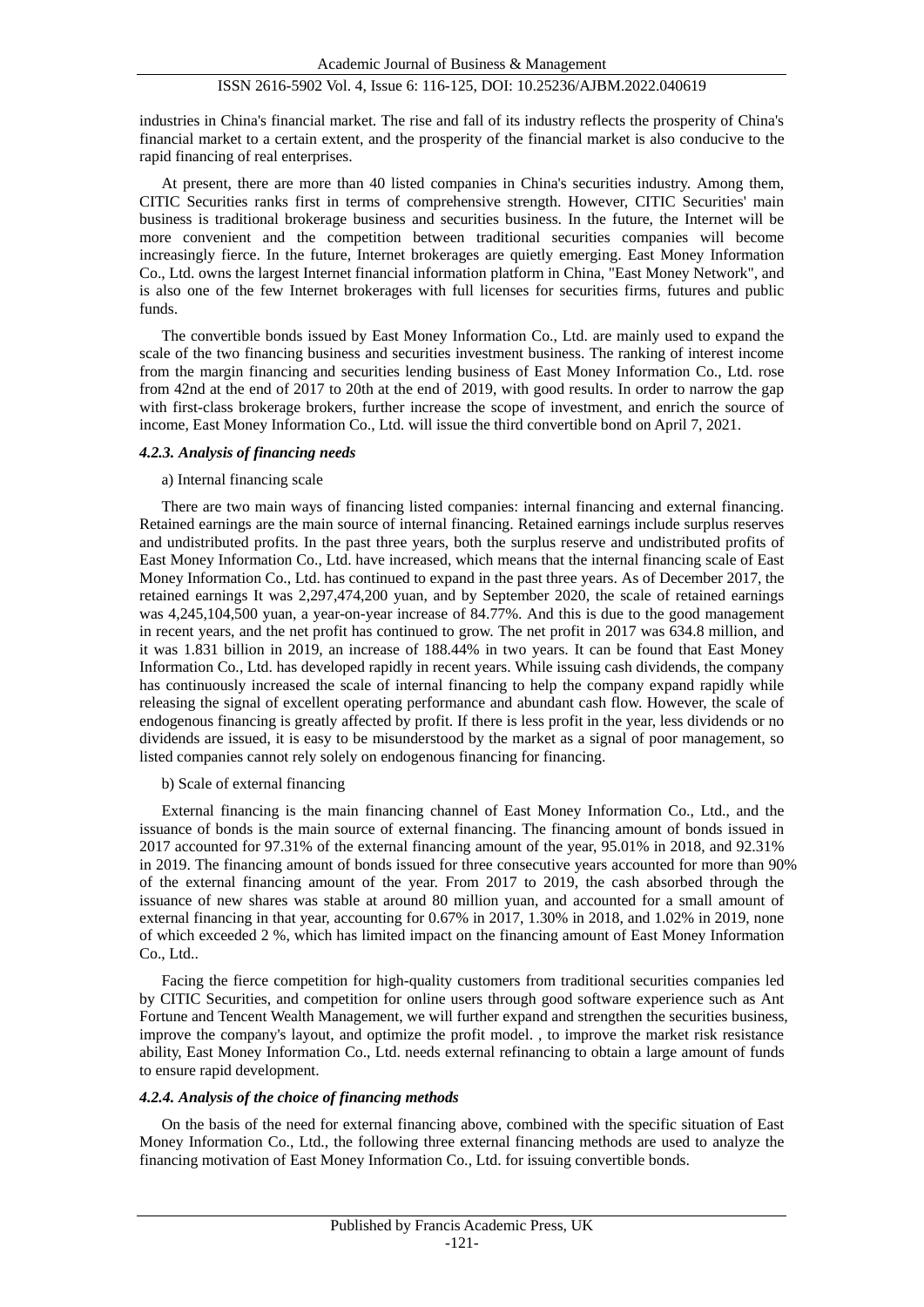a) Equity refinancing: According to the actual situation of East Money Information Co., Ltd., the company issued 154.3859 million shares non-publicly in 2015, and the actual financing was 4404.6297 million yuan. Although the company's first issue of convertible bond financing was in June 2017, which exceeded the CSRC's requirement of not less than 18 months for the fixed increase cycle in February 2017, it took only 2 years to use the fixed increase method again. Refinancing will quickly dilute the equity of the original shareholders, which the major shareholders do not want to see. At the same time, this is easily misunderstood by the market, and it will be considered to release a bad signal that the company is in poor management, urgently needs funds, and major shareholders are eager to realize cash. Therefore, the financing method of private placement of shares is not the best external financing method.

b) Debt refinancing: This article mainly discusses two methods of debt refinancing, borrowing and issuing ordinary corporate bonds. Although borrowing from financial institutions such as banks can raise funds quickly and does not dilute control rights, it can also protect its own funds and transfer business risks. However, there are generally many restrictions on borrowing, and there are higher requirements for the company's credit. Funds are limited and may not be able to meet the long-term capital needs of the company. Therefore, borrowing is not suitable for the long-term capital needs of the company. Similarly, the issuance of ordinary corporate bonds also has higher requirements on the company's financial and operating conditions, and the interest costs borne are also higher, so it is not the best choice.

c) Convertible bond refinancing: As mentioned above, convertible bonds have the dual nature of equity and debt, so it combines the advantages of equity refinancing and debt refinancing. The terms of China's convertible bonds are designed to favor equity, with the purpose of converting shares before maturity. According to the backdoor equity hypothesis, in the case of information asymmetry, the issuance of convertible bonds is regarded by investors as good news for the company's operation, which helps With the rise of stock price, shareholders transfer risks to convertible bond investors for a short time, and convertible bond investors use the right of debt-to-equity swap to curb the plundering of the original shareholders, and ultimately maximize the rights and interests of shareholders.

Compared with the one-time equity refinancing method such as fixed increase in stocks, convertible bonds can only be converted into shares after 6 months of issuance. If the secondary market price of convertible bonds is higher than the conversion value for a long time, it is very difficult Rarely will investors conduct share conversion operations. Occasionally, the market price of convertible bonds in the intraday market is lower than the share conversion price, and only a small number of people will perform share conversion operations. Therefore, the share conversion is generally intermittent, which avoids the need for equity. The risk of being suddenly diluted has eased the pressure on the stock price from the conversion. Even if convertible bonds cannot be fully converted into shares before maturity, the coupon rate of convertible bonds is generally lower than that of long-term loans and ordinary corporate bonds, and the interest cost of convertible bonds with a 6-year duration of listed companies is far lower than that of other debt financing.

East Money Information Co., Ltd. is the most successful listed company that has issued convertible bonds for many times and has rich experience. The first convertible bond issued in December 2017 was successfully delisted in May 2019. The price of the convertible bond in the secondary market was as high as 201 yuan, and the conversion rate before delisting was as high as 99.34% ; In January 2020, the second convertible bond was issued. After only 0.62 years of existence, it was successfully redeemed and delisted. The market price exceeded 150 yuan most of the time, and reached 224.5 yuan at the highest. With rich issuance experience, the convertible bonds issued twice have good market performance, which greatly improves the market popularity. It is indeed a good choice to issue convertible bonds for financing again.

# *4.3. Analysis of the impact of debt-to-equity swap financing of East Money Information Co., Ltd.*

#### *4.3.1. Impact on operating performance and stock price*

The 15.8 billion yuan convertible bond is mainly used to invest in credit trading business, expand the scale of margin financing and securities lending business and expand the scale of securities investment business. The margin financing and securities lending business is a capital-consuming business. According to the requirements for risk control in the Measures for the Administration of Risk Control Indicators of Securities Companies, a large amount of capital is required to operate the margin financing and securities lending business. East Money Information Co., Ltd. Securities relies on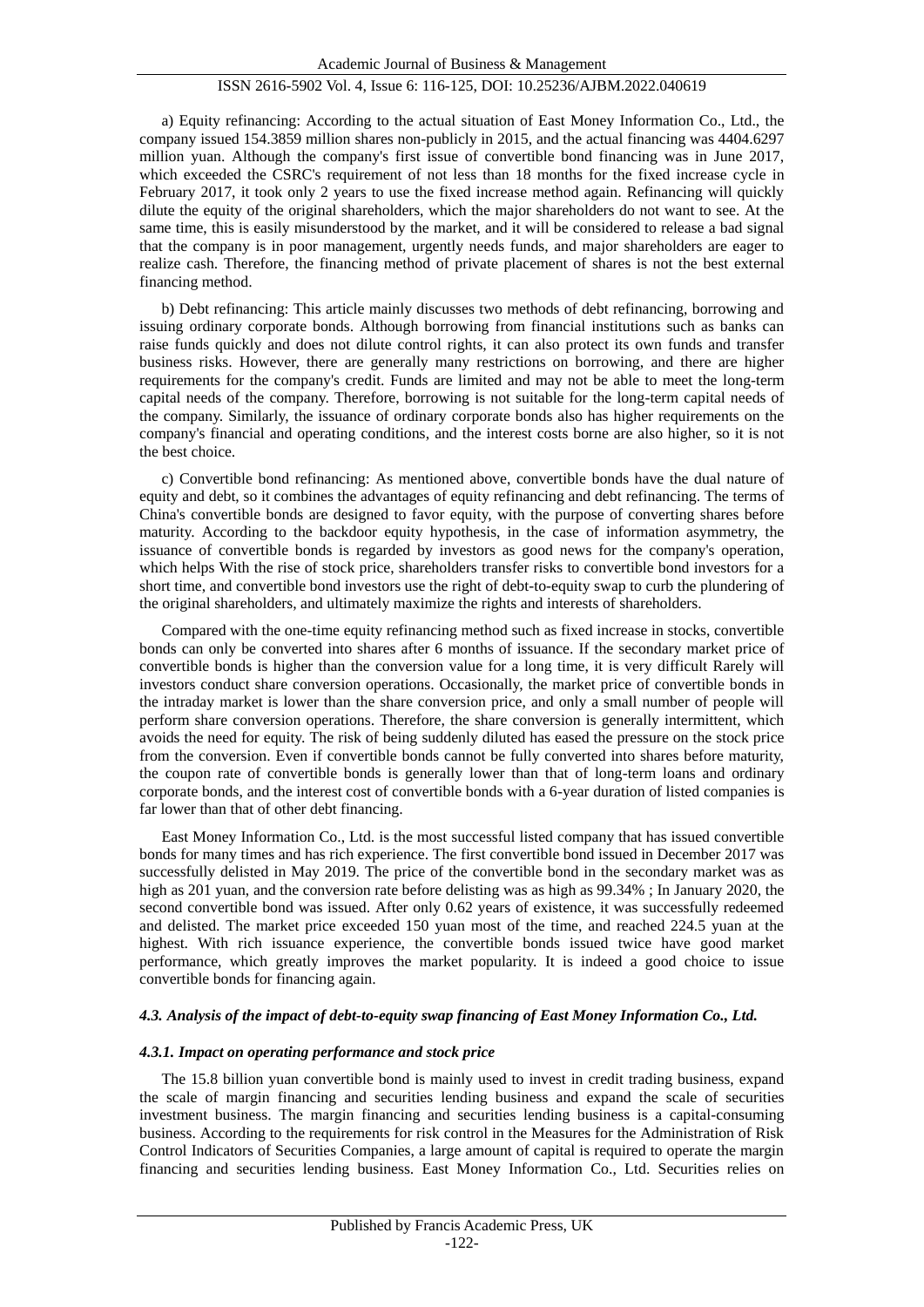Internet traffic and data services to accumulate a large number of users, and the scale of margin financing and securities lending business is increasingly limited by the scale of its own capital. Since the first issue of convertible bonds in 2017, the interest income of the margin financing and securities lending business of East Money Information Co., Ltd. Securities has risen from 42nd to 20th. It is foreseeable that with the addition of its own funds, the margin financing and securities lending business of East Money Information Co., Ltd. will develop rapidly.

The securities investment business of East Money Information Co., Ltd. includes investment and research on various financial types such as bonds and stocks. At present, a reasonable investment decision-making and risk control process has been formed. The capital of not more than 1.8 billion convertible bonds will be used to increase the investment scope and scale, and enrich the source of income.

The first two convertible bond financings made the share price per share of East Money Information Co., Ltd. rise from 6 yuan to more than 30 yuan now.

#### *4.3.2. Impact on company control*

The issuance of the convertible bonds will not change the status of Mr. In fact, the actual controller and controlling shareholder, and the company's shareholding structure will not undergo major changes. However, after the convertible bonds are converted into shares, the stock circulation of East Money Information Co., Ltd. will be increased in the secondary market, which will dilute the equity of the original shareholders to a certain extent.

#### *4.3.3. Impact on financial position*

After the issuance is completed, the company's debt will increase and the asset-liability ratio will increase. However, during the convertible debt-to-equity conversion period, the debt will gradually decrease, and the company's net asset scale will gradually expand with the increase in the amount of conversion. , so as to further improve the company's risk prevention capabilities. But it may also have the negative impact of lowering ROE. The company needs to quickly use the funds from the issuance of convertible bonds to expand its business scale and improve profitability.

#### **5. Problems existing in the current convertible bond financing**

#### *5.1. Problems with education*

Investment in convertible bonds is progressing slowly. Investors and original shareholders have low awareness of risk aversion in convertible bonds. There is no holding placard system like stock trading, and investor education has not kept up with the pace of convertible bond financing, which is also one of the current problems of convertible bonds in China. It has been 30 years since the development of convertible bonds in 1991. As of April 28, 2021, there are 371 convertible bonds in the surviving market, and the stock size has reached 649.902 billion yuan. At the same time, 34 listed companies have passed the approval of the China Securities Regulatory Commission. Convertible bonds were issued and the number of households who subscribed for convertible bonds once exceeded 8 million. However, many investors do not understand convertible bonds very well. Some trade convertible bonds according to the trading rules of stocks, and some even do not understand the terms of convertible bonds, and do not understand the conversion value and premium rate. This is obviously not conducive to investor protection and long-term stable development of convertible bonds.

#### *5.2. Regulatory issues*

Issue market supervision is not in place. Since the issuance of convertible bonds requires much less information than the IPO issuance review, there may be areas where supervision is not in place. At the same time, major shareholders have a significant impact on the issuance time and terms of convertible bonds. Some major shareholders took advantage of the insider information of the issuance time to buy the underlying shares in advance in the secondary market and wait for the market to seize power after the announcement. This is not conducive to protecting the interests of small and medium investors.

#### *5.3. Regulatory issues*

Regulations for the termination of convertible bonds are not yet perfect. Convertible bonds can be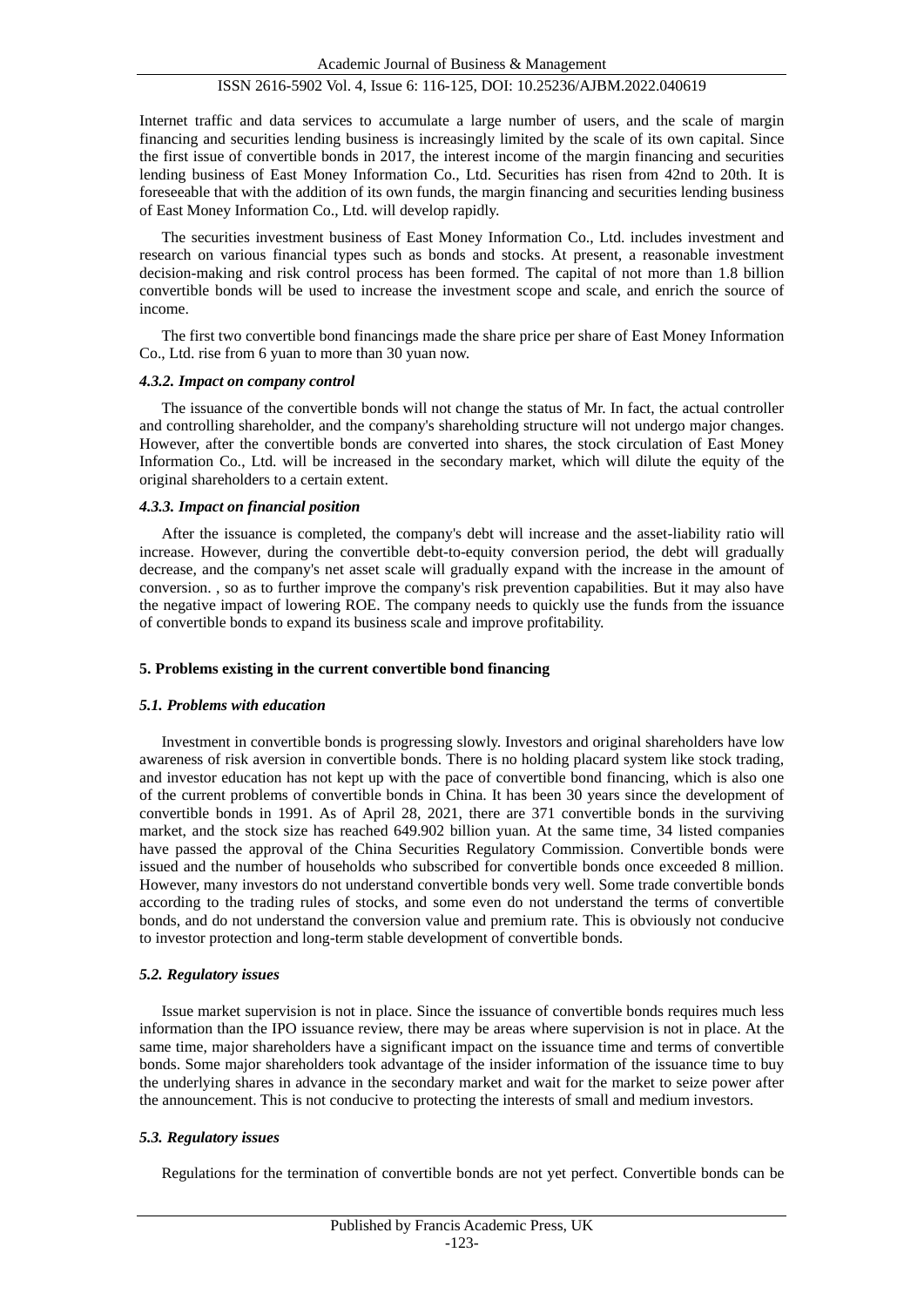Academic Journal of Business & Management

# ISSN 2616-5902 Vol. 4, Issue 6: 116-125, DOI: 10.25236/AJBM.2022.040619

terminated in two ways: conversion to shares and repayment of principal and interest at maturity. China's convertible bonds are designed to be partial shares, and most companies take convertible bonds into shares as the ultimate goal. Although there has been no case of a listed company being forcibly delisted by the CSRC during the duration of the convertible bond, it is not certain that it will not happen in the future. The starting shares (603557) of the starting convertible bonds issued in April 2020 were not disclosed as required, and the internal management anomie will be issued a risk warning from April 30, 2021, and the stock name will be changed to ST starting, and may be delisted in the future. . In addition, if a listed company successfully issues convertible bonds through financial fraud, what should be done with the issued convertible bonds? What should a listed company do if it is unable to repay the convertible bonds after they are due due to poor management or significant asset impairment after the issuance of convertible bonds? There are currently no laws to follow. As of March 30, 2021, Asia Pacific Pharmaceuticals had a monetary capital of 943.6 million yuan and a total asset of 1.947 billion yuan. However, the debt is 1.310 billion yuan, and the asset-liability ratio is as high as 67.29%. At the same time, the net interest rate in the first quarter of 2021 is -30.31%. The operation is poor, and the profitability is worrying. The value of the debt-to-equity swap is only 26.15 yuan, the remaining term is 3.9 years, and the current balance of convertible bonds is 963 million yuan. If the business and financial conditions of Asia Pacific Pharmaceuticals do not improve, the company cannot temporarily How will the repayment of convertible bonds be handled?

# **6. Suggestions for Enterprises to Issue Convertible Bonds for Financing**

# *6.1. Suggestions on Avoiding Risks Caused by Insufficient Investment in Convertible Bonds*

# *6.1.1. Advice for investors*

Convertible bonds are originally a low-risk investment variety with "a bottom guarantee and no cap", but why are there still a large number of investors who have lost or even suffered serious losses? On the one hand, because a small number of investors do not understand convertible bonds and make blind trading investments, on the other hand, investors follow the trend and hype, which makes the transaction price greatly deviate from the conversion value of convertible bonds. How can investors avoid the risk of loss? Investors need to always keep the market entry concept of "investment is risky and investment needs to be cautious" when investing in convertible bonds, and at the same time strengthen their studies, carefully understand the trading rules of convertible bonds, and study the trading ideas of convertible bonds that are different from stocks, etc. . For example, after the foreclosure announcement, investors should sell or convert convertible bonds into shares as soon as possible.

# *6.1.2. Recommendations for the original shareholders*

Issuing convertible bonds for financing may dilute the rights of the original shareholders. How to avoid the risk of equity dilution and maintain company control? This requires the use of preemptive rights to actively place convertible bonds. Major shareholders can convert the convertible bonds they hold into stocks or directly increase their holdings in the secondary market when a large number of convertible bonds are converted into shares, so as to reduce the risk of equity dilution. influences. Other shareholders can also actively place convertible bonds and share the proceeds from the company's issuance of convertible bonds, which are then sold in the secondary market.

# *6.2. Suggestions for sustainable development of convertible bonds*

It is precisely because of the imperfect regulations and insufficient supervision of China's convertible bond market that incidents of infringing on small and medium investors occur from time to time. Relevant departments of the CSRC need to strengthen the review of convertible bond issuance documents, which can raise the threshold for listed companies to issue convertible bonds to screen out high-quality potential companies; at the same time, it is recommended that convertible bonds learn from the trading system and supervision methods of stocks to improve Relevant laws and regulations, strengthen penalties for violations and achieve effective supervision; for the problem of illegally borrowing accounts, various supervision and reporting channels can be established, and then relying on big data and the Internet to collect evidence for violations. Faced with the influx of more and more investors into convertible bonds, the exchanges, the China Securities Regulatory Commission and other departments need to do a good job in investor suitability evaluation and investor education, so as to protect the rights and interests of small and medium investors from being infringed. The sustainable